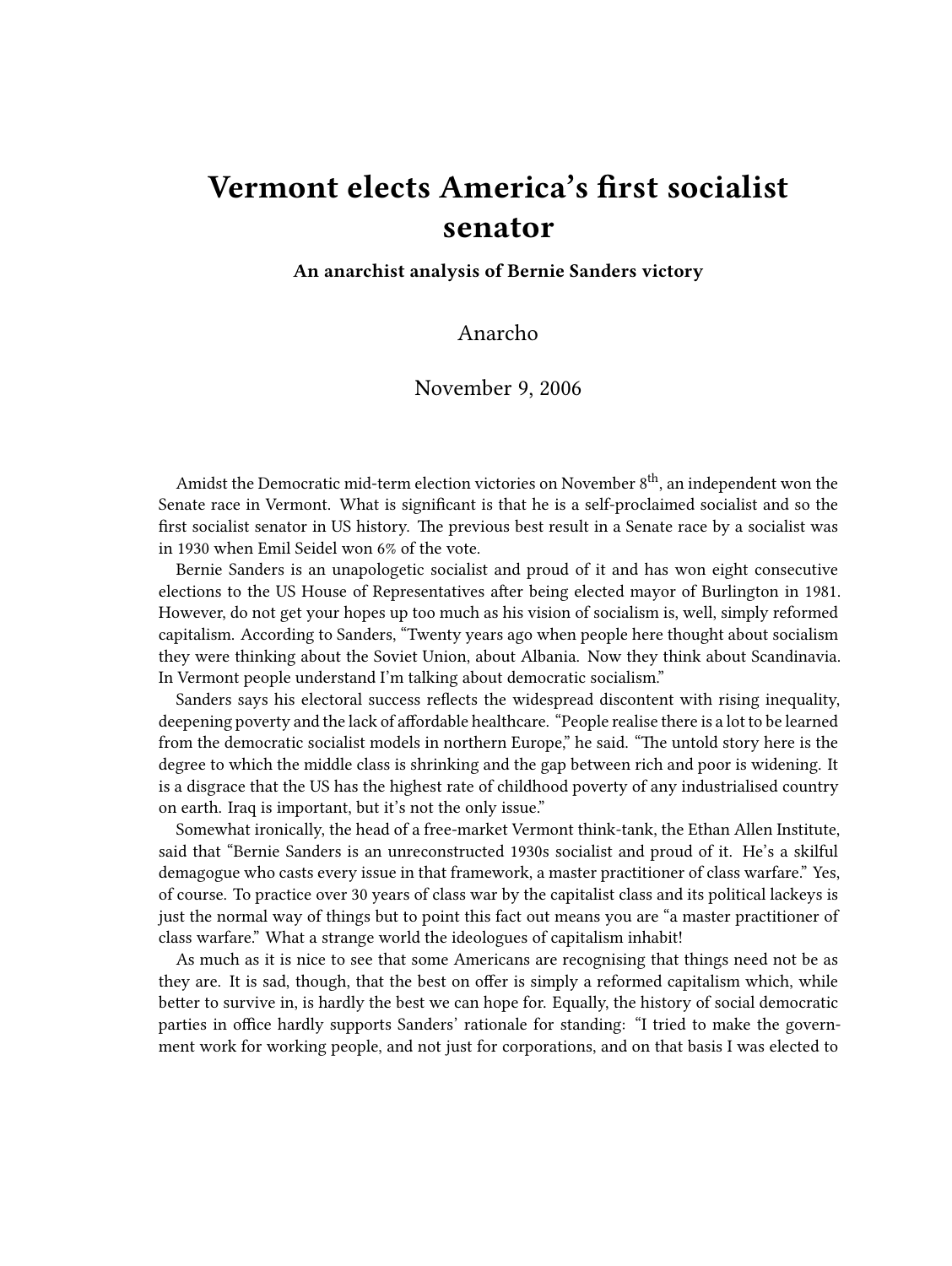Congress." Anarchists need no reminding of the anti-working class policies implemented by this and previous Labour governments.

There is understandably great unease in all capitalist societies. The task for anarchists is to encourage people to solve their own problems themselves, by their own self-organisation, direct action and solidarity, and that relying on politicians to act for you is part of the problem. By that struggle people will realise that another world is possible and, moreover, start to create it.